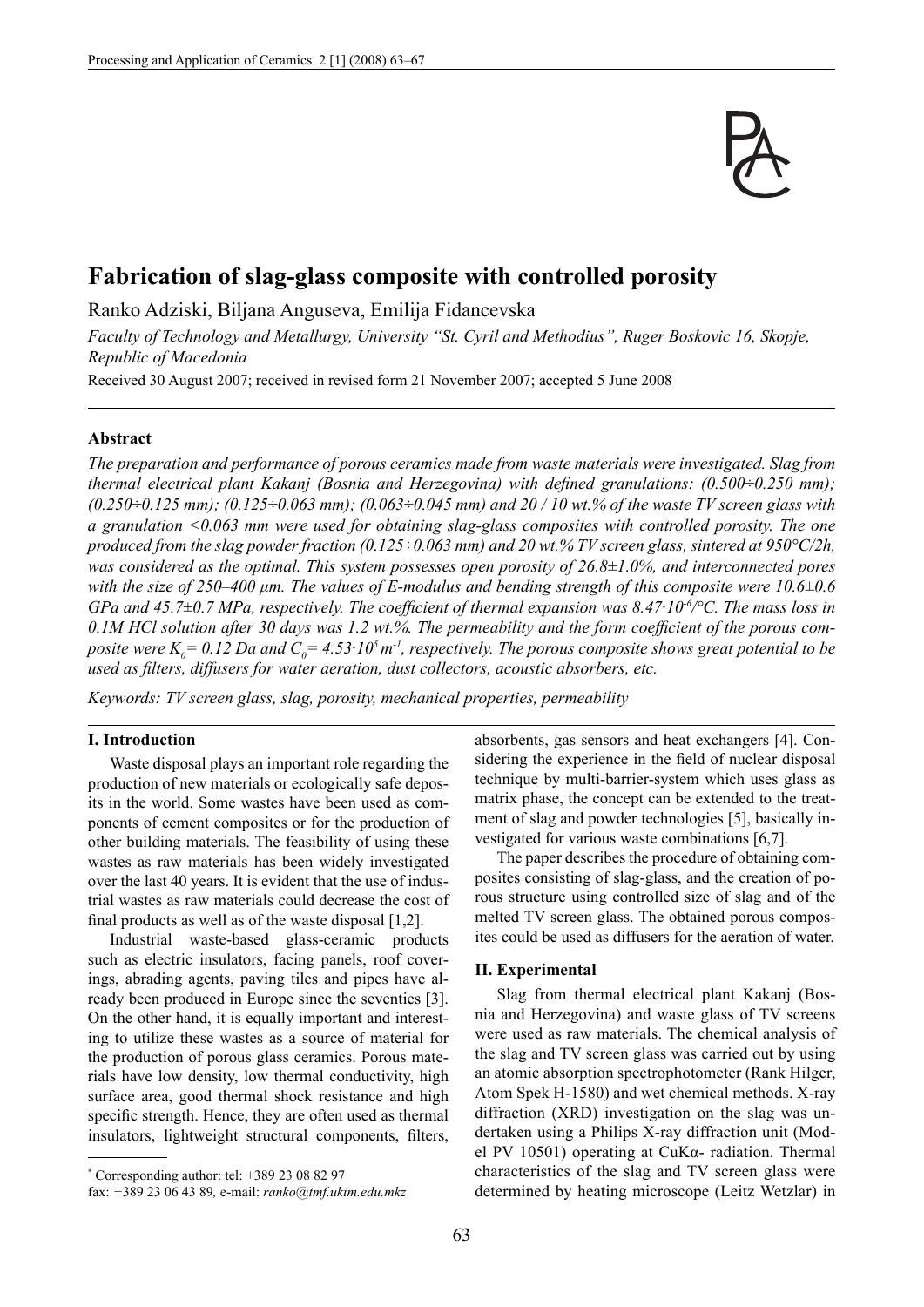

**Figure 1. Equipment utilized for permeability measurements of porous slag-TV screen glass composite**

the temperature interval RT - 1400°C with a heating rate of  $10^{\circ}/\text{min}$ . Slag with particle size  $4\pm 2$  mm was ball milled for 2 hours and separated in classes with different particle sizes by vibrating sieve. Composites with controlled porosity were prepared by powder technology. Porous samples were made from the slag and the TV screen glass of defined chemical composition, varying the slag particle size as: (0.500÷0.250 mm), (0.250÷0.125 mm), (0.125÷0.063 mm) and  $(0.063 \div 0.045$  mm) while the particle size of the TV screen glass was <0.063 mm. The slag and TV screen glass powders were mechanically mixed in a rotary mixer for 2 hours. The glass content was 10/20 wt.%. The green bars  $(40 \times 5 \times 5 \text{ mm}^3)$  were uniaxially pressed (Weber Pressen KIP 100) employing pressure of 22 MPa. Polyvinyl alcohol (1 wt.% solution) was used as anchoring agent. The green bars were sintered in an electric furnace in air atmosphere with a heating rate of 5°C/min. The sintering temperatures were 850, 900, 950 and 1000°C while the soaking time at final temperature was 2 hours. Density values of the sintered samples were determined by water displacement method according to EN-993 and from the ratio of mass and volume values. The values of the theoretical density of the compacts were calculated based on the composition of the initial mixture and known densities of the slag and glass [8]. This is not an accurate density value as it does not take into account any changes in phases and their proportions that occur during the sintering process, but it is sufficient for comparison purpose considering the porous products.

Mechanical properties (E-modulus and bending strength) of porous slag-glass composites (8 pieces,  $50 \times 5 \times 5$  mm<sup>3</sup>) were investigated at room temperature. Samples were polished with diamond paste of 15 μm and subjected to a 3-point bending tester Netzsch 401/3 with 30 mm span and 0.5 mm/min crosshead speed. Linear thermal expansion was determined by a dilatometer

(Netzsch 402E) in air atmosphere and in the temperature interval RT - 600°C - RT, using heating/cooling rate of 2°/min. The durability of these composites was tested using standard methods both for glass and ceramics. The durability was determined as a mass loss in 0.1M HCl solution. After treatment of 24 h and 30 days, the leached elements were analyzed by atomic absorption spectroscopy (Rank Hiler, AtomSpek H-1580)

The microstructure of the sintered porous composites was investigated using scanning electron microscope (Leica S 440I). The permeability of the porous composites was determined from the gas pressure drop across the porous sample and the resulting of the gas flow rate. A general view of the equipment used for measurement of air through the porous samples is illustrated in Fig. 1. The fluid used in the experiments was air at ambient temperature. Air flow rate was measured with rotameters ranging from 20 to 3000 dm<sup>3</sup>/h. Pressure drop trough the porous sample was measured with U-pipe manometers, one filled with water and the other one with mercury. Pressure drop was plotted as a function of fluid superficial velocity and the results were fitted with the Hazen-Dupuit-Darcy model [9].

### **III. Results and Discussion**

Chemical composition of slag and glass is given in Table 1. The chemical composition of the slag characterized this system as one with a high amount of CaO,  $Al_2O_3$  and  $SiO_2$ . The XRD of the slag showed the presence of wollastonite (CaSiO<sub>3</sub>), melilite (Ca<sub>2</sub>Al<sub>2</sub>SiO<sub>7</sub>), akermanite (Ca<sub>2</sub>MgSi<sub>2</sub>O<sub>7</sub>), pyroxene (Ca(Mg,Fe)Si<sub>2</sub>O<sub>6</sub>) and glassy phase. The thermal characteristics of the slag and TV screen glass are given in Table 2. The densities of the slag and TV screen glass are 2.84 and 2.64 g/cm3 , respectively.

The use of the multi-barrier concept for obtaining a glass-ceramic system with a controlled interconnectted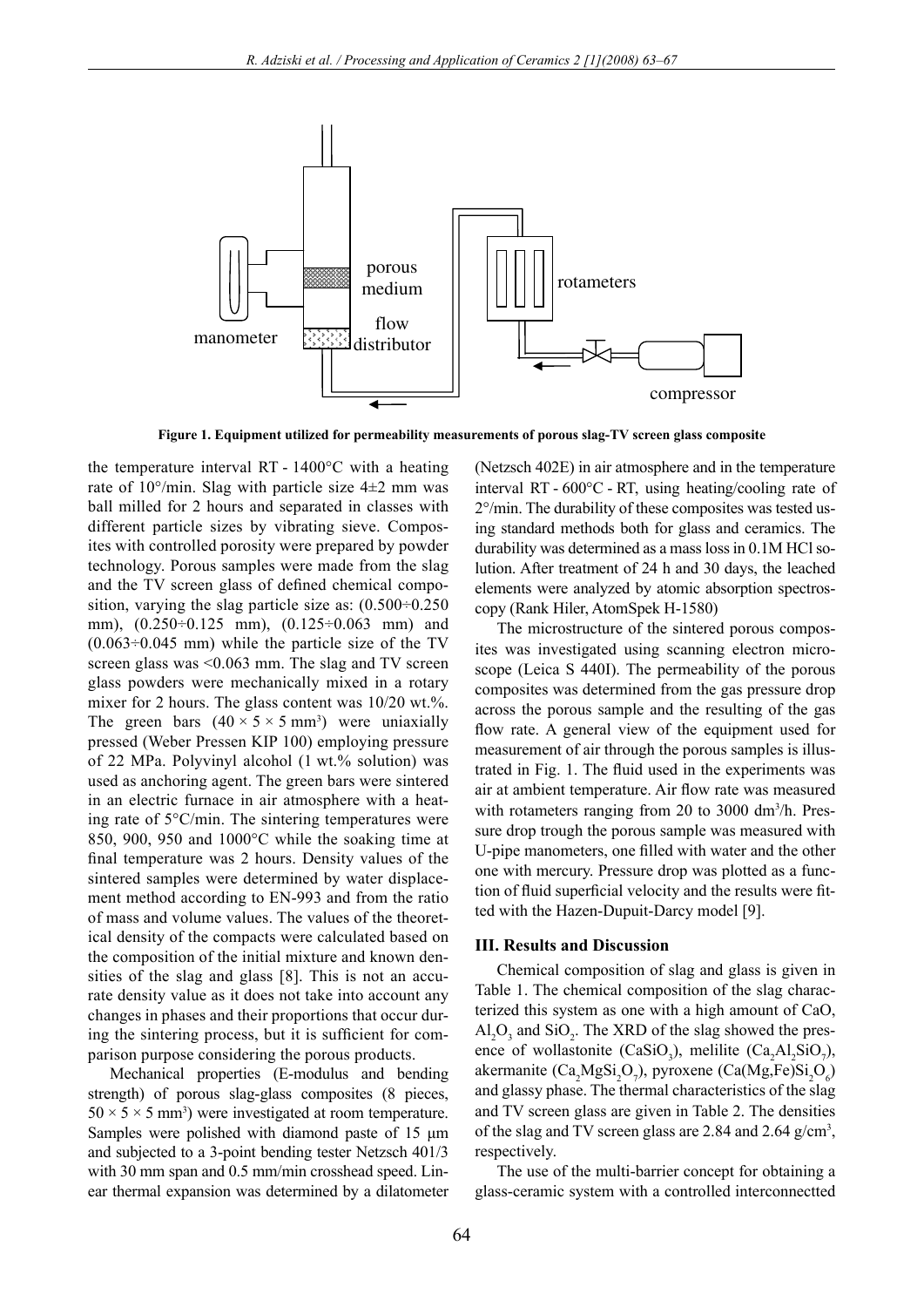porous structure is dependent on the following parameters [10]:

- the particle size of the matrix (slag);
- the optimal content of glass phase which will enable its homogenous distribution around the matrix;
- the optimal conditions of consolidation: pressure, temperature/time for sintering and
- the optimal heating rate in dynamic region of the heating treatment.

After pressing the mixtures slag-TV screen glass at 22 MPa and sintering them at define temperatures, from 850 to 1000°C, the systems with the following properties were produced:

- Composites from the define fraction of the slag powder (0.125÷0.063 mm); (0.250÷0.125 mm);  $(0.500\div0.250$  mm) and 10 wt.% of TV screen glass showing no serious changes of the total porosity with the increasing of the sintering temperature. These values were inside the interval 30.0±2.25 %. The values of E-modulus and bending strength of these systems changed inside the intervals: from 6.9 to 10.6 GPa and from 25.6 to 44.2 MPa, respectively.
- Composite from slag powder fraction  $(0.063\div0.045$  mm) and 10 wt.% of the TV screen glass, sintered at the same temperatures as the previous systems. Its value of the total porosity was inside the interval  $21.25 \pm 1.25$  %, while the E-modulus and bending strength values changed from 19.3 to 22.6 GPa and 76.3 to 90.6 MPa, respectively.
- Composite produced from the powder of slag  $(0.125\div0.063$  mm) and 20 wt.% TV screen glass with the value of the total porosity  $(27.3\pm0.5\%)$ , which was not changed significantly by the increase of the sintering temperature.
- Composite based on slag fractions (0.250÷0.125 mm); (0.500÷0.250 mm) and 20 wt.% of the TV screen with the value of the total porosity inside the interval 26.5±2.5%. The values of the E-modulus and the bending strength of the mentioned types

of composites were not changed significantly with the changes of the sintering temperature and were  $10.7\pm1.1$  GPa and  $42.2\pm2.0$  MPa, respectively. By changing the value of powder slag fractions with a new one  $(0.063 \div 0.045 \text{ mm})$  in the above composites, a decrease of the total porosity of the final products was marked  $(19.8\pm1.6\%)$ . The E-modulus and bending strength values for this system were in the interval 21.0–24.3 GPa and 74.7–87.8 MPa, respectively.

According to our initial investigation [7] the optimal temperature / time ratio for the ceramic composites based on TV screen glasses was 950°C / 2h. It was shown that the viscosity of the smelt TV screen glass enabled the covering of the composite matrix with that phase. Among the particles, covered with the smelt glass, liquid bridges were formed conducting the system to liquid-phase sintering process. Using the E-modulus, bending strength and the permeability as criteria of selection, the composite slag:  $(0.125 \div 0.063 \text{ mm})$  with 20 wt.% TV screen glass, sintered at 950°C / 2h, could be considered as the optimal one. This porous composite among the whole spectrum of composites, is the subject of our consequent investigation. SEM micrograph of this porous composite is shown in Fig. 2.



**Figure 2. SEM micrograph of the composite slag (0.125÷0.063 mm) with 20 wt.% TV screen glass sintered at 950°C / 2h, (bar 200 μm)**

|  | Table 1. Chemical composition of the slag and the TV screen glass in wt.% |  |  |  |
|--|---------------------------------------------------------------------------|--|--|--|

|                     | SiO,  | FeO | Fe,O, CaO Al,O, MgO S TiO, K,O Na,O PbO |                   |                |      |      |      |                    |      | <b>BaO</b> |
|---------------------|-------|-----|-----------------------------------------|-------------------|----------------|------|------|------|--------------------|------|------------|
| <b>Slag</b>         | 22.13 |     | 9.39                                    | 38.16 19.26 10.01 |                |      | 0.08 |      | $0.61 \qquad 0.12$ |      |            |
| TV glass 63.80 0.31 |       |     |                                         |                   | 1.85 4.75 2.25 | 0.10 | 0.09 | 6.04 | 7.30               | 8.38 | 4.81       |

| Table 2. Thermal characteristics of the slag and TV screen glass |  |  |
|------------------------------------------------------------------|--|--|
|------------------------------------------------------------------|--|--|

| Material | Significant shrinkage<br>[°C] | Softening temperature<br>Г°С1 | Melting temperature<br>[°C] |
|----------|-------------------------------|-------------------------------|-----------------------------|
| Slag     | 100                           | 1180                          | 1220                        |
| TV glass | 604                           | 711                           | 800                         |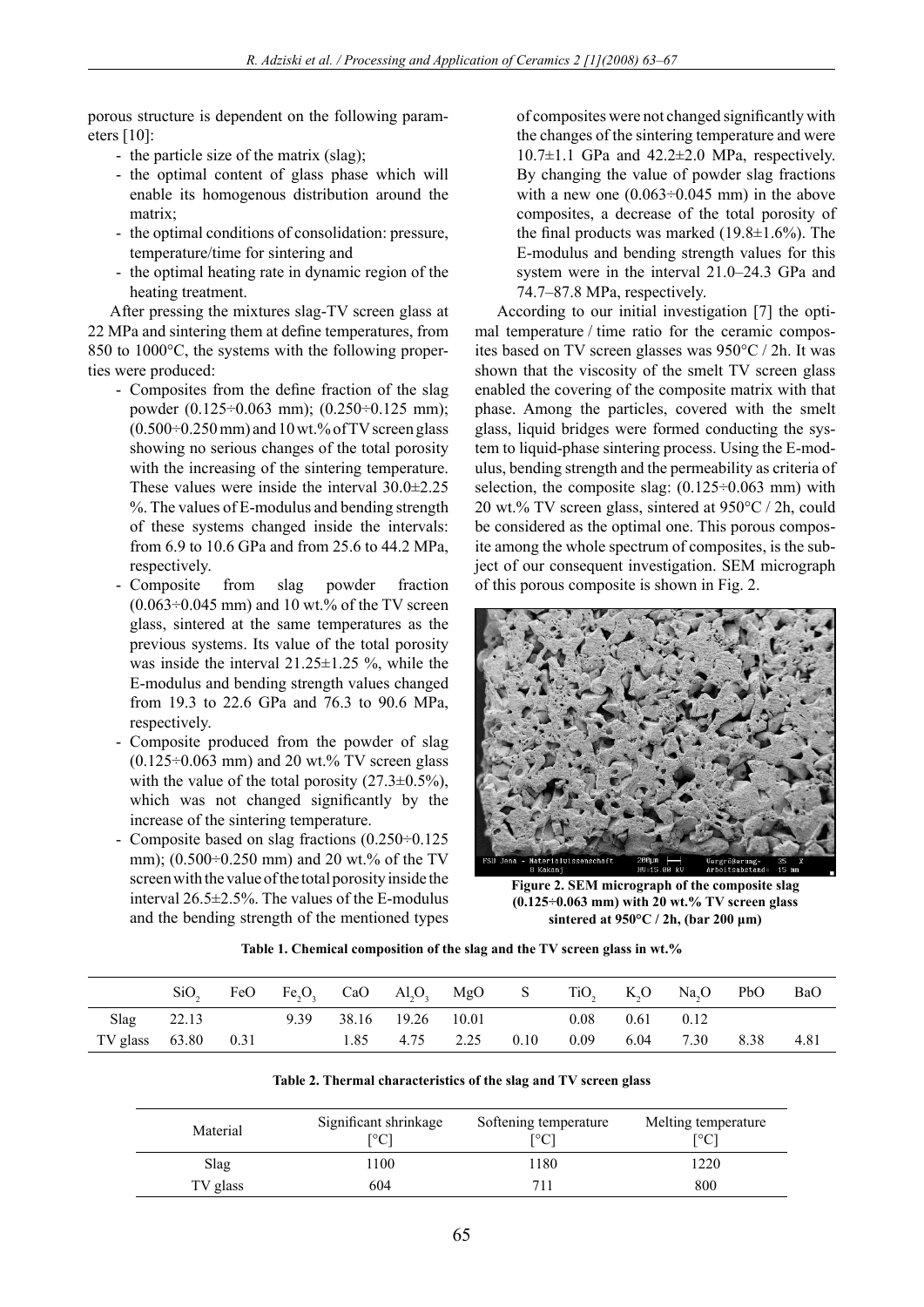The integral porosity of the designed composite was 26.8±1.0% while the values of E-modulus and bending strength were  $10.6\pm0.6$  GPa and  $45.7\pm0.7$  MPa, respectively. Pores were interconnected and with the size of 250–400 μm. Fractures among the pore walls were not marked.

The durability testing of this composite in the solution of 0.1 M HCl showed the mass loss of 0.67 wt.% after the treatment of 24 h, and 1.21 after 30 days, indicating the fact that it acted stable in the aggressive media.

The thermal expansion properties of this composite in the temperature interval RT - 600°C - RT showed absence of the effect of hysteresys considering the dependence *ΔL/L=f(T)*. This indicates the fact that the porous composite was in the thermal equilibrium. The temperature dependence of the relative change of the length, expressed as a third order polynomial and physical coeffi cient of thermal expansion expressed, ∂*(ΔL/L)/*∂*T=f(T)*, is shown below:

$$
\Delta L/L_0 \cdot 10^3 = -4.9 \cdot 10^{-8} \cdot T^3 + 3.9 \cdot 10^{-5} \cdot T^2 - 3.5 \cdot 10^{-3} \cdot T + 0.032
$$
  

$$
\partial (\Delta L/L)/\partial T \cdot 10^3 = -14.7 \cdot 10^{-8} \cdot T^2 + 7.8 \cdot 10^{-5} \cdot T - 3.5 \cdot 10^{-3}
$$

The technical coefficient of thermal expansion in the temperature interval RT - 600°C was 8.47⋅10-6/°C. The permeability of the porous system, as an intrinsic property of the porous matrix based only on geometrical considerations, is an important characteristic for defining its potential application. Fig. 3 shows the air pressure drop *-ΔP/L* through the composite: slag (0.125÷0.063 mm) with 20 wt.% TV screen glass, versus volumetric flow rate per unit of cross-sectional area  $- U$ .



### Figure 3. Dependence of the volumetric flow rate per cross **sectional area unit on the air pressure drop**

The permeability of air through the porous medium and the form coefficient of the porous composite slag  $(0.125 \div 0.063$  mm) with 20 wt.% TV screen glass were  $K_0 = 0.12 \cdot Da$  (1*Da* = 0.987 $\cdot 10^{-12}$ ) m<sup>2</sup>) and  $C_0 = 4.53 \cdot 10^5$  m<sup>-1</sup>, respectively. Based on the results of the investigation, the porous composite: slag  $(0.125 \div 0.063$  mm) with 20 wt.% TV screen glass could potentially be used as a diffuser for water aeration.

# **IV. Conclusions**

- The slag of thermal electrical plant Kakanj from Bosnia and Herzegovina, with size range  $(0.125 \div 0.063 \text{ mm})$ activated with 20 wt.% TV screen glass could be used for obtaining ceramic composite with a controlled porosity.
- The obtained composite possesses integral porosity of  $26.8\pm1.0\%$  and interconnected pores with size range 250–400 μm.
- The obtained composite is in a thermal equilibrium.
- Technical coefficient of thermal expansion in the heating/cooling region RT -  $600^{\circ}$ C is  $8.47 \cdot 10^{-6}$ °C.
- E-modulus and bending strength of this composite were  $10.6\pm0.6$  GPa and  $45.7\pm0.7$  MPa, respectively.
- The permeability and form coefficient of this glass-ceramic system were  $K_0 = 0.12 \cdot Da$  (where  $1Da = 0.987 \cdot 10^{-12}$  m<sup>2</sup>) and  $C_0 = 4.53 \cdot 10^5$  m<sup>-1</sup>.
- This kind of composite with controlled porosity could be used for the production of diffusers for water aeration.

# **References**

- 1. E. Fidancevska, V. Vassilev, D. Milosevski, S. Parvanov, L. Aljihmani, R. Adziski, M. Milosevski, "Processing of metallurgical slag into glass ceramics products by powder technology", pp. I- 418–421 in *Proceedings of the International Scientific Conference - UNITECH* Gabrovo, Bulgaria, 2005.
- 2. C.H. Oliveira, R. Neumann, A. Alcover Neto, M.V.A. Fonseca, "Glass-ceramic foam synthesis using industrial wastes", *Appl. Mineral.*, (2004) 289–292.
- 3. E.M. Rabinovich, *Advanced in Ceramic*, *Vol. 4*, Am. Ceram. Soc., 1982, pp. 334–340.
- 4. J.P. Wu, A.R. Boccaccini, P.D. Lee, M.J. Kershaw, R.D. Rawilings, "Glass ceramics foams from coal ash and waste glass: production and characterization", *Adv. Appl. Ceram.*, **105** [1] (2006) 32–39.
- 5. E. Fidancevska, R. Adziski, M. Milosevski, J. Bossert, J. Zelic, V. Vassilev, S. Parvanov, "Porous glass-ceramics obtained from ferrochromium slag and waste glass", pp. III- 483–486 in *Proceedings of the International Scientific Conference - UNITEH Gabrovo, Bul*garia, 2006.
- 6. E. Fidancevska, B. Mangutova, D. Milosevski, M. Milosevski, "Obtaining of dense and highly porous ceramic materials from metallurgical slag", *Sci. Sintering*, **35** (2003) 85–91.
- 7. B. Mangutova, E. Fidancevska, M. Milosevski, J. Bossert, "Production of highly porous glass-ceramics from metallurgical slag, fly-ash and waste glass", AP-*TEFF*, **35** (2004) 103–109.
- 8. I. Rozenstrauha, D. Bajare, R. Cimdins, L. Berzina, J. Bossert, A.R. Boccaccini, "The influence of various additions on a glass-ceramic matrix composition based on industrial waste", *Ceram. Int.*, **32** (2006) 115–119.